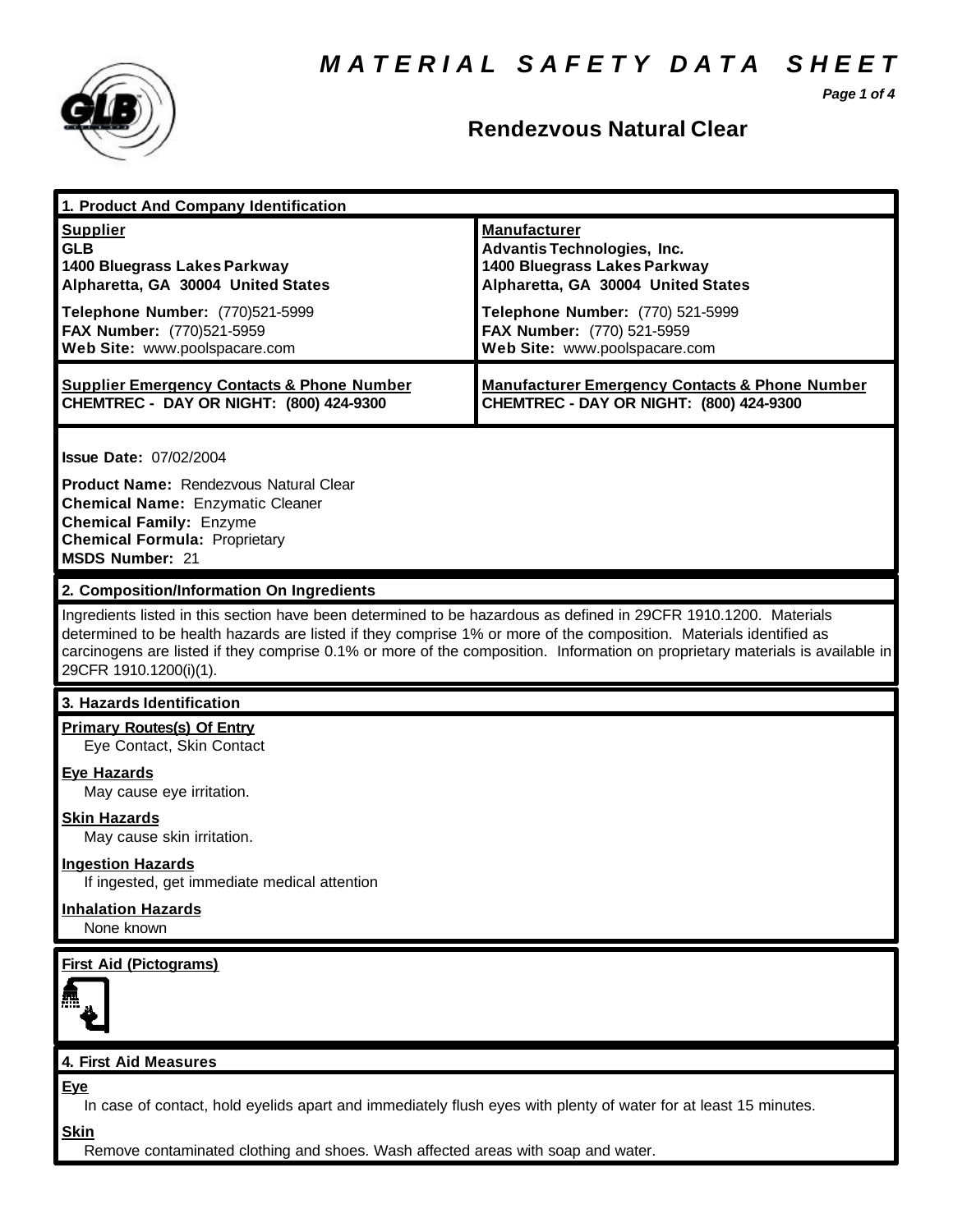# *M A T E R I A L S A F E T Y D A T A S H E E T Page 2 of 4*

### **Rendezvous Natural Clear**

**4. First Aid Measures - Continued Ingestion** DO NOT INDUCE VOMITING. Drink large amounts of water. Contact a physician or poison control. **Inhalation** No known hazard **Fire Fighting (Pictograms) 5. Fire Fighting Measures Flash Point:** n/a °F **Extinguishing Media**

Use the appropriate extinguishing media for the surrounding fire.

#### **Fire Fighting Instructions**

Firefighters should wear self-contained breathing apparatus and full protective gear.

#### **6. Accidental Release Measures**

Clean up spill immediately. Contain and/or absorb spill with inert material (e.g. sand, vermiculite).

#### **7. Handling And Storage**

#### **Handling And Storage Precautions**

Keep out of reach of children. Store material in a cool and dry place.

#### **Storage Precautions**

Keep out of reach of children. Store in a cool dry place.

#### **Work/Hygienic Practices**

Use safe chemical handling procedures suitable for the hazards presented by this material.

#### **Protective Clothing (Pictograms)**



#### **8. Exposure Controls/Personal Protection**

#### **Engineering Controls**

Local exhaust acceptable. Special exhaust not required

#### **Eye/Face Protection**

Safety glasses with side shields or goggles.

#### **Skin Protection**

Chemical-resistant gloves.

#### **Respiratory Protection**

None normally required.

#### **9. Physical And Chemical Properties**

**Appearance**

Clear yellow liquid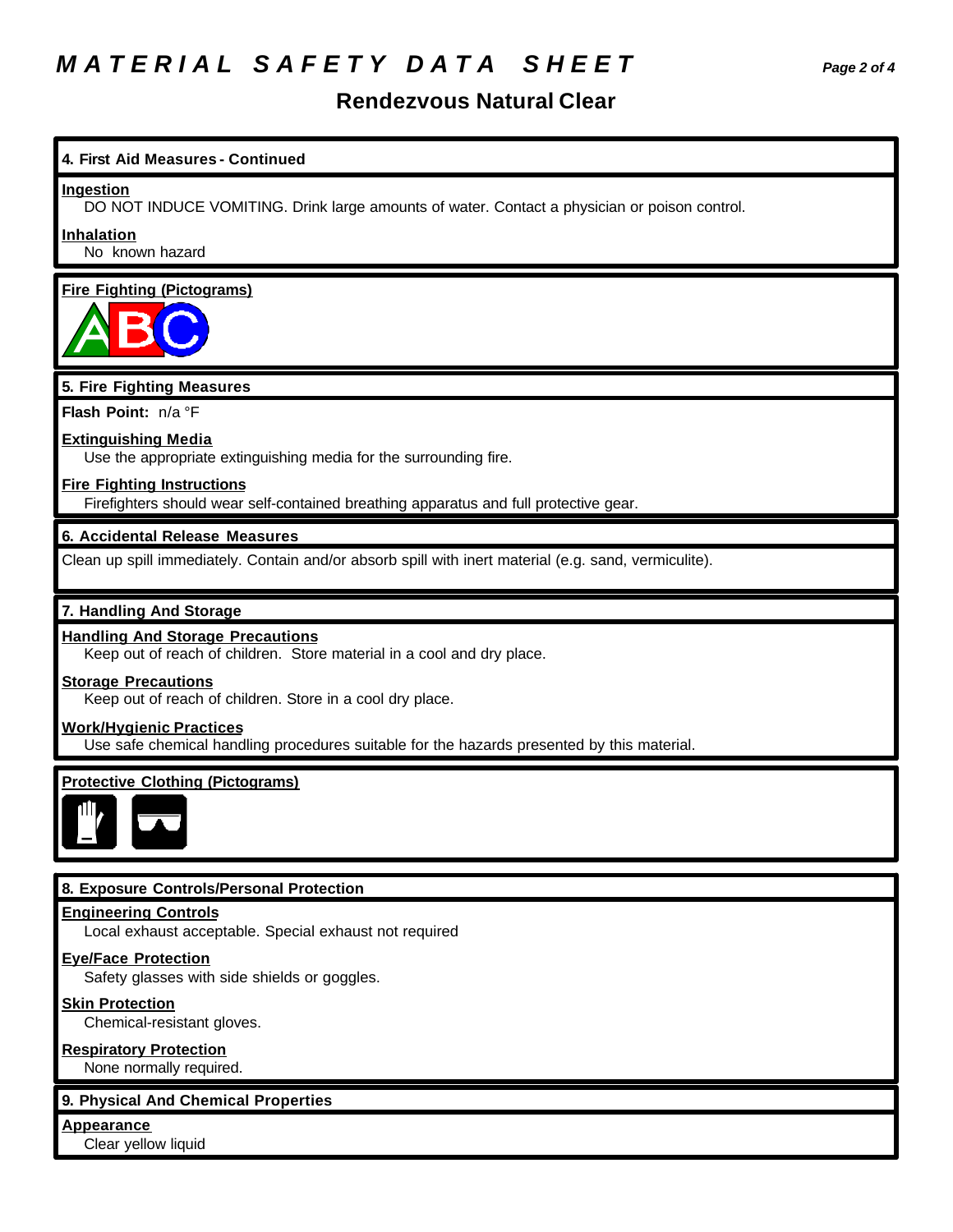## **Rendezvous Natural Clear**

| 9. Physical And Chemical Properties - Continued                                                                                                                                                                                                                                                                                          |
|------------------------------------------------------------------------------------------------------------------------------------------------------------------------------------------------------------------------------------------------------------------------------------------------------------------------------------------|
| Odor<br>Floral                                                                                                                                                                                                                                                                                                                           |
| <b>Chemical Type: Mixture</b><br><b>Physical State: Liquid</b><br>Melting Point: NOT DETERMINED °F<br>Boiling Point: 212 °F<br>Specific Gravity: 0.99-1.1<br><b>Percent Volitales: Nil</b><br>Packing Density: NOT DETERMINED<br>Vapor Pressure: NOT DETERMINED<br>Vapor Density: >AIR<br>pH Factor: 6-8<br>Solubility: SOLUBLE IN WATER |
| 10. Stability And Reactivity                                                                                                                                                                                                                                                                                                             |
| <b>Stability: Stable</b><br>Hazardous Polymerization: Will not occur                                                                                                                                                                                                                                                                     |
| <b>Conditions To Avoid (Stability)</b><br>None Known                                                                                                                                                                                                                                                                                     |
| <b>Incompatible Materials</b><br>None known                                                                                                                                                                                                                                                                                              |
|                                                                                                                                                                                                                                                                                                                                          |
| 11. Toxicological Information                                                                                                                                                                                                                                                                                                            |
| No Data Available                                                                                                                                                                                                                                                                                                                        |
| 12. Ecological Information                                                                                                                                                                                                                                                                                                               |
| No Data Available                                                                                                                                                                                                                                                                                                                        |
| 13. Disposal Considerations                                                                                                                                                                                                                                                                                                              |
| Dispose in accordance with applicable federal, state and local government regulations.                                                                                                                                                                                                                                                   |
| 14. Transport Information                                                                                                                                                                                                                                                                                                                |
| <b>Proper Shipping Name</b><br><b>NON REGULATED</b>                                                                                                                                                                                                                                                                                      |
| <b>Hazard Class</b><br><b>NON REGULATED</b>                                                                                                                                                                                                                                                                                              |
| <b>DOT Identification Number</b><br><b>NONE</b>                                                                                                                                                                                                                                                                                          |
| <b>DOT Shipping Label</b><br><b>NOT ASSIGNED</b>                                                                                                                                                                                                                                                                                         |
| 15. Regulatory Information                                                                                                                                                                                                                                                                                                               |